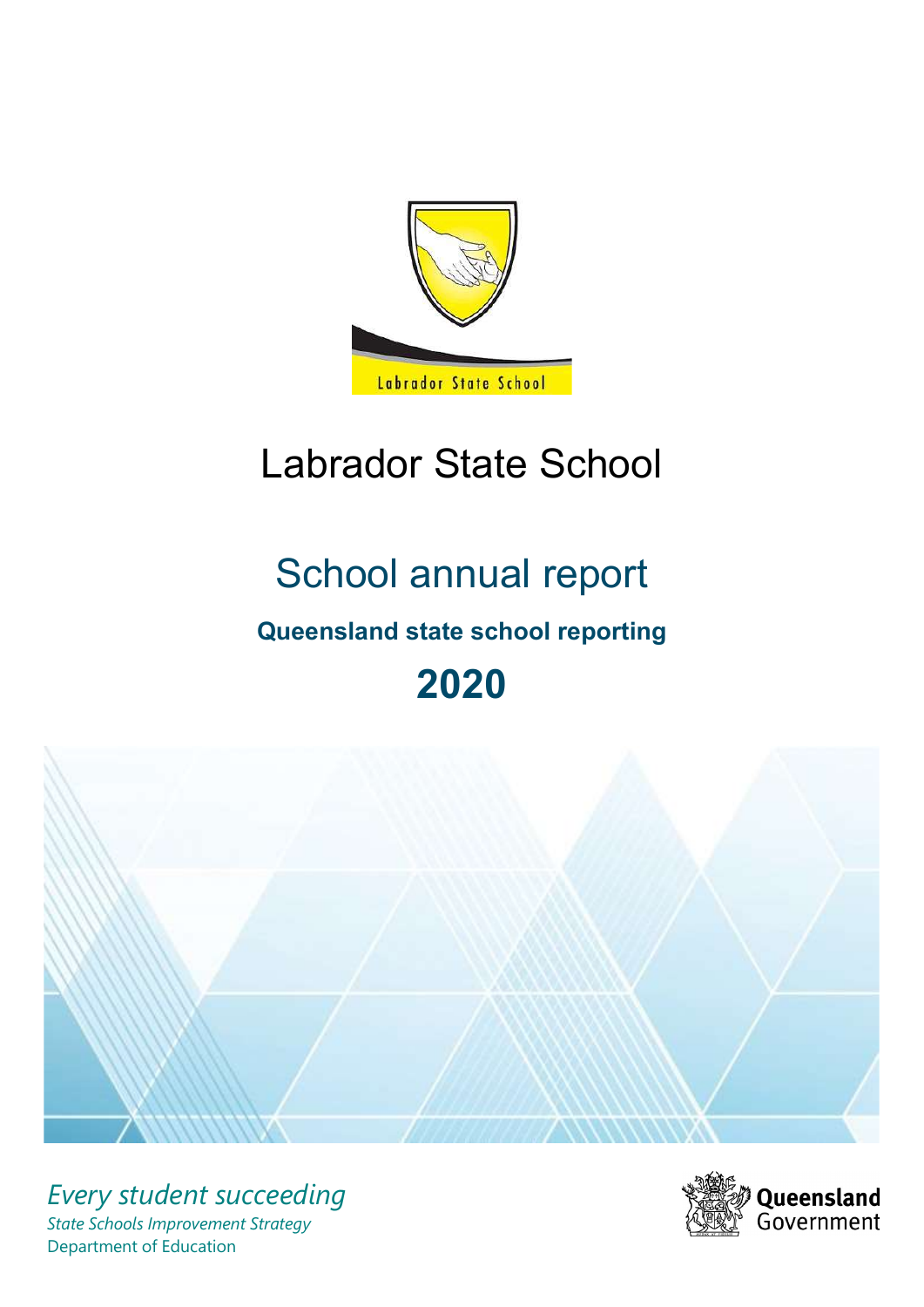OFFICIAL – Public Published as information source only.<br>Public information used to create this report may not appear in this format in the public domain<br>Please refer to disclaimer information.

#### Contact details

| <b>Postal Address</b> | Gordon Street Labrador 4215    |
|-----------------------|--------------------------------|
| <b>Phone</b>          | $(07)$ 5665 0333               |
| Fax                   | (07) 5537 2448                 |
| Email                 | principal@labradorss.eq.edu.au |
| Website               | https://labradorss.eg.edu.au   |

#### Disclaimer

The materials presented in this report are distributed by the Department of Education (the department) as an information source only. The information and data in this report is subject to change without notice.

The department makes no statements, representations, or warranties about the accuracy or completeness of, and you should not rely on, any information contained in this report.

The department disclaim all responsibility and all liability (including without limitation, liability in negligence) for all expenses, losses, damages and costs you might incur as a<br>result of the information in this report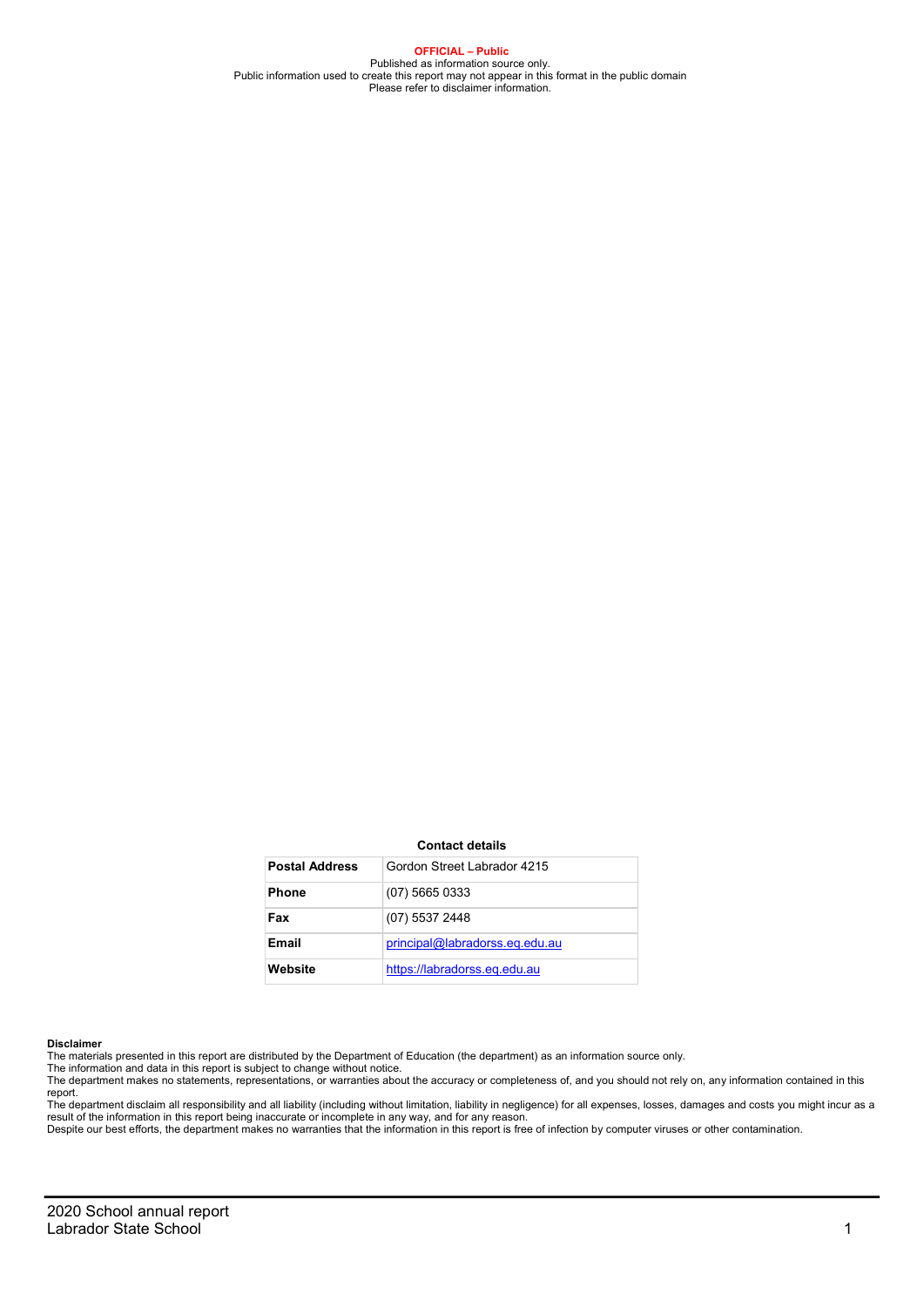| School context                     |                                                                                                                                                                                         |
|------------------------------------|-----------------------------------------------------------------------------------------------------------------------------------------------------------------------------------------|
| <b>Coeducational or single sex</b> | Coeducational                                                                                                                                                                           |
| <b>Independent Public School</b>   | No                                                                                                                                                                                      |
| Year levels offered in 2020        | Prep Year - Year 6                                                                                                                                                                      |
| <b>Webpages</b>                    | Additional information about Queensland state schools is located on the:<br>My School website<br>Queensland Government data website<br>Queensland Government schools directory website. |

## Characteristics of the student body

### Student enrolments

#### Table 1: Student enrolments by year level

|                   |      | <b>February</b> |      |      | <b>August</b> |      |
|-------------------|------|-----------------|------|------|---------------|------|
| Year Level        | 2018 | 2019            | 2020 | 2018 | 2019          | 2020 |
| <b>Prep Year</b>  | 128  | 103             | 104  | 126  | 102           | 101  |
| Year 1            | 118  | 121             | 100  | 115  | 118           | 101  |
| Year <sub>2</sub> | 132  | 110             | 111  | 129  | 112           | 113  |
| Year <sub>3</sub> | 126  | 133             | 109  | 114  | 131           | 108  |
| Year 4            | 144  | 119             | 127  | 143  | 125           | 125  |
| Year 5            | 145  | 148             | 129  | 137  | 146           | 129  |
| Year <sub>6</sub> | 132  | 139             | 145  | 129  | 138           | 151  |
| <b>Total</b>      | 925  | 873             | 825  | 893  | 872           | 828  |

Notes

1. Student counts include headcount of all full- and part-time students at the school.

### Average class sizes

#### Table 2: Average class size information for each phase of schooling

| <b>Year Levels</b> | 2018 | 2019 | 2020 |
|--------------------|------|------|------|
| Prep – Year 3      | 23   |      | 22   |
| Year 4 – Year 6    | 26   | 26.  | 25   |

Notes

1. Classes are measured against the target of 25 students per teacher in Prep to Year 3 and Years 11 to 12, and target of 28 students per teacher in Years 4 to 10. Where composite classes exist across cohorts (e.g. Year 3/4) the class size targets would be the lower cohort target.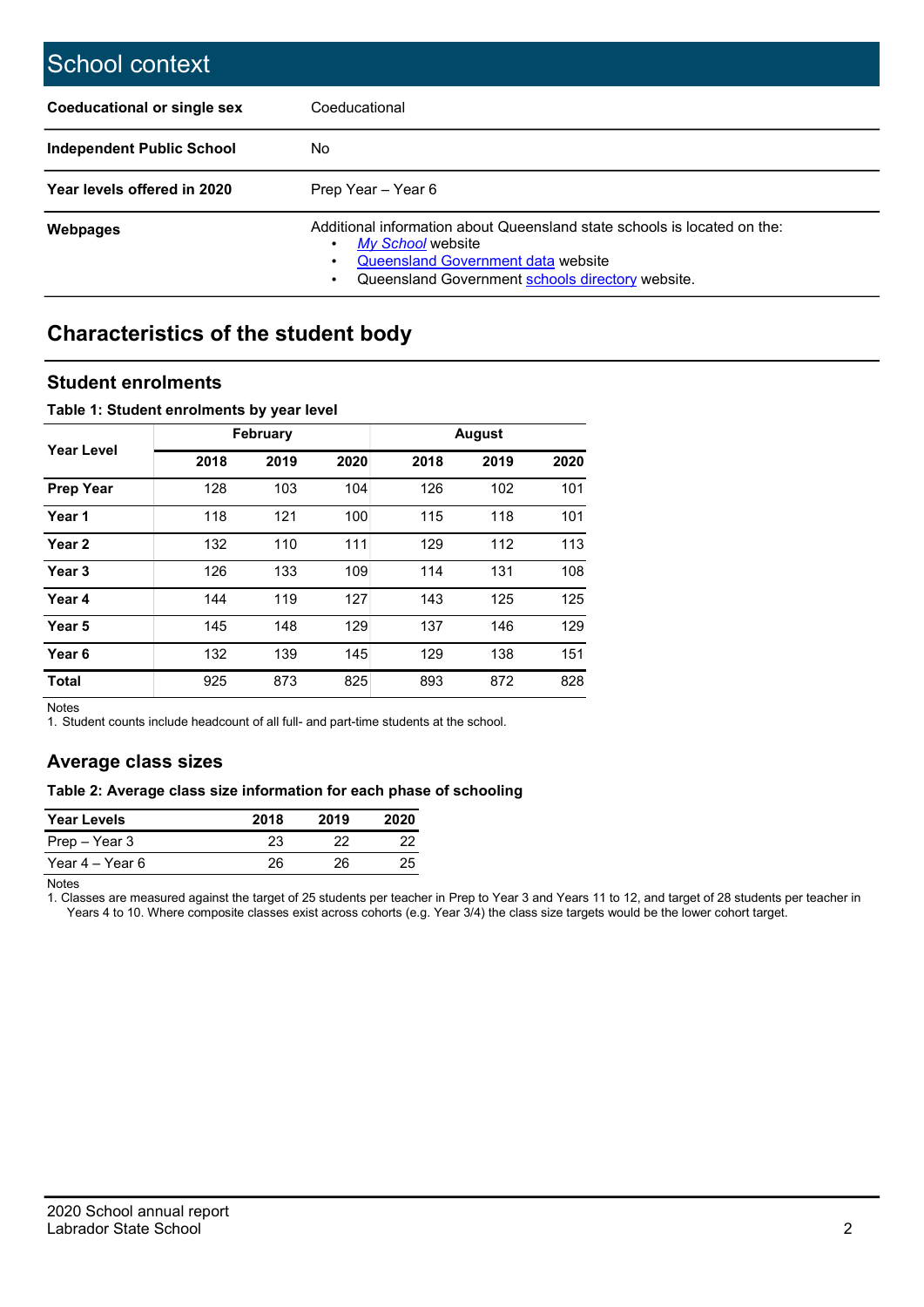## Parent, student and staff satisfaction

Tables 3–5 show selected items from the Parent/Caregiver, Student and Staff School Opinion Surveys. In response to the COVID-19 pandemic, the annual school opinion surveys of students, teachers and staff were not administered in 2020.

For state level information go to the School Opinion Survey webpage.

#### Table 3: Parent/Caregiver Survey

| Percentage of parents/caregivers who agree <sup>1</sup> that:                                               | 2018  | 2019  | 2020 |
|-------------------------------------------------------------------------------------------------------------|-------|-------|------|
| My child is getting a good education at this school.                                                        | 96.0% | 93.8% |      |
| This is a good school.                                                                                      | 96.0% | 93.8% |      |
| My child likes being at this school. <sup>2</sup>                                                           | 93.3% | 91.6% |      |
| My child feels safe at this school. <sup>2</sup>                                                            | 94.7% | 90.2% |      |
| My child's learning needs are being met at this school. <sup>2</sup>                                        | 93.3% | 88.9% |      |
| My child is making good progress at this school. <sup>2</sup>                                               | 96.0% | 95.1% |      |
| Teachers at this school expect my child to do his or her best. <sup>2</sup>                                 | 98.6% | 93.9% |      |
| Teachers at this school provide my child with useful feedback about his or her school<br>work. <sup>2</sup> | 95.8% | 91.3% |      |
| Teachers at this school motivate my child to learn. <sup>2</sup>                                            | 95.8% | 92.5% |      |
| Teachers at this school treat students fairly. <sup>2</sup>                                                 | 95.9% | 92.5% |      |
| I can talk to my child's teachers about my concerns. <sup>2</sup>                                           | 94.6% | 91.5% |      |
| This school works with me to support my child's learning. <sup>2</sup>                                      | 91.7% | 92.4% |      |
| This school takes parents' opinions seriously. <sup>2</sup>                                                 | 91.3% | 94.5% |      |
| Student behaviour is well managed at this school. <sup>2</sup>                                              | 84.7% | 83.1% |      |
| This school looks for ways to improve. <sup>2</sup>                                                         | 94.4% | 91.1% |      |
| This school is well maintained. <sup>2</sup>                                                                | 94.7% | 92.7% |      |

Notes

1. Agree represents the percentage of respondents who Somewhat Agree, Agree or Strongly Agree with the statement.

2. Nationally agreed parents/caregiver items.

3. DW = Data withheld to ensure confidentiality.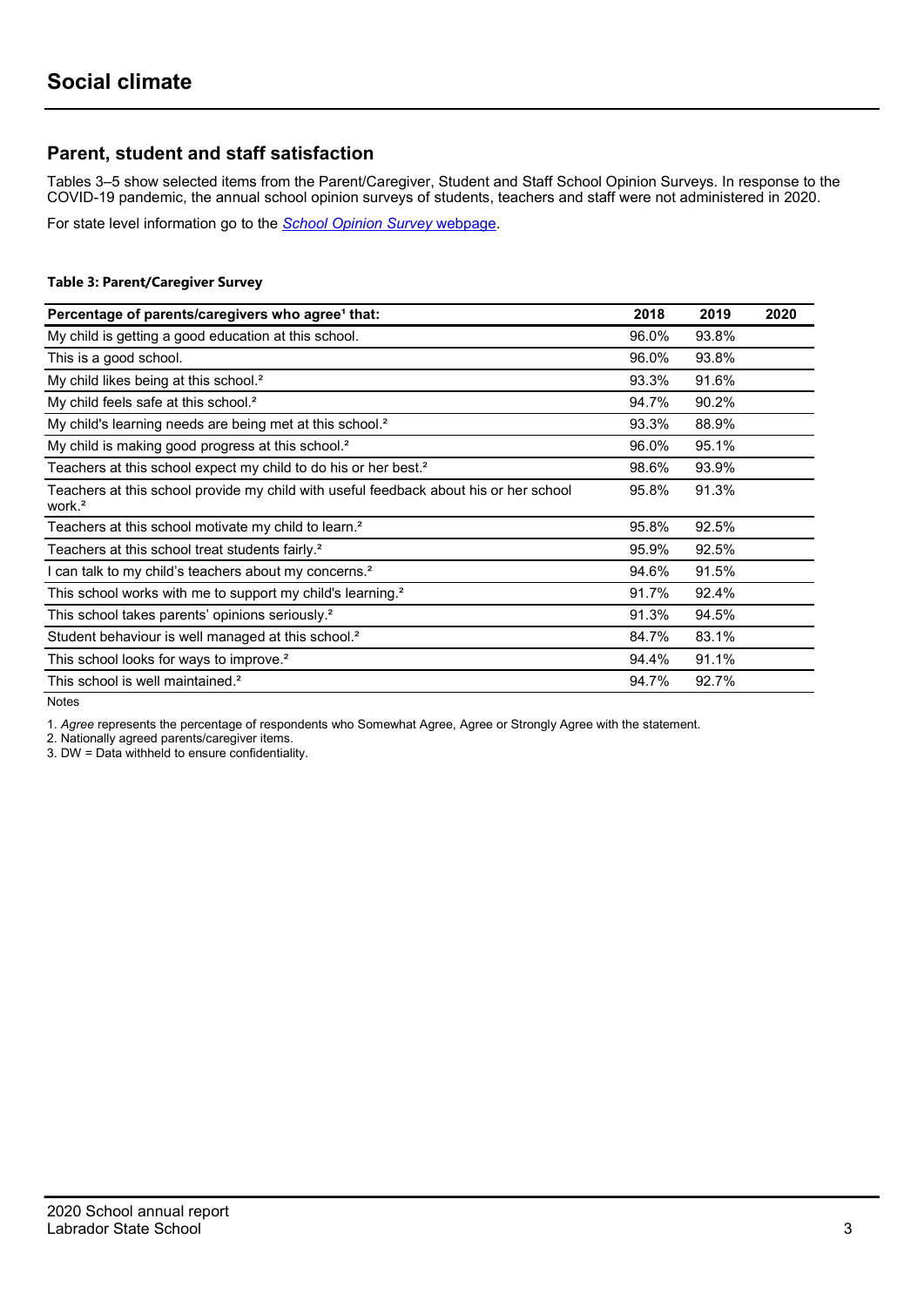#### Table 4: Student Survey

| Percentage of students who agree <sup>1</sup> that:                            | 2018  | 2019  | 2020 |
|--------------------------------------------------------------------------------|-------|-------|------|
| am getting a good education at my school.                                      | 99.0% | 93.9% |      |
| I like being at my school. <sup>2</sup>                                        | 95.3% | 96.5% |      |
| I feel safe at my school. <sup>2</sup>                                         | 97.1% | 93.8% |      |
| My teachers motivate me to learn. <sup>2</sup>                                 | 98.1% | 94.7% |      |
| My teachers expect me to do my best. <sup>2</sup>                              | 99.0% | 99.1% |      |
| My teachers provide me with useful feedback about my school work. <sup>2</sup> | 97.1% | 94.6% |      |
| Teachers at my school treat students fairly. <sup>2</sup>                      | 94.3% | 89.1% |      |
| can talk to my teachers about my concerns. <sup>2</sup>                        | 92.2% | 89.1% |      |
| My school takes students' opinions seriously. <sup>2</sup>                     | 92.2% | 94.5% |      |
| Student behaviour is well managed at my school. <sup>2</sup>                   | 95.2% | 85.5% |      |
| My school looks for ways to improve. <sup>2</sup>                              | 99.1% | 96.4% |      |
| My school is well maintained. <sup>2</sup>                                     | 94.3% | 96.5% |      |
| My school gives me opportunities to do interesting things. <sup>2</sup>        | 95.3% | 98.2% |      |

Notes

1. Agree represents the percentage of respondents who Somewhat Agree, Agree or Strongly Agree with the statement.

2. Nationally agreed student items.

3. DW = Data withheld to ensure confidentiality.

#### Table 5: Staff Survey

| Percentage of staff who agree <sup>1</sup> that:                                                            | 2018  | 2019  | 2020 |
|-------------------------------------------------------------------------------------------------------------|-------|-------|------|
| I enjoy working at this school.                                                                             | 96.5% | 84.6% |      |
| I feel this school is a safe place in which to work.                                                        | 96.5% | 89.2% |      |
| I receive useful feedback about my work at this school.                                                     | 78.9% | 75.4% |      |
| I feel confident embedding Aboriginal and Torres Strait Islander perspectives across the<br>learning areas. | 86.0% | 84.1% |      |
| Students are treated fairly at this school.                                                                 | 98.2% | 79.7% |      |
| Student behaviour is well managed at this school.                                                           | 73.7% | 57.8% |      |
| Staff are well supported at this school.                                                                    | 84.2% | 55.4% |      |
| This school takes staff opinions seriously.                                                                 | 82.1% | 54.0% |      |
| This school looks for ways to improve.                                                                      | 96.5% | 80.0% |      |
| This school is well maintained.                                                                             | 91.2% | 86.2% |      |
| This school gives me opportunities to do interesting things.                                                | 87.5% | 64.1% |      |

Notes

1. Agree represents the percentage of respondents who Somewhat Agree, Agree or Strongly Agree with the statement.

2. DW = Data withheld to ensure confidentiality.

## Description of how this school manages non-attendance

Queensland state schools manage non-attendance in line with the Queensland Department of Education procedures: Managing Student Absences and Enforcing Enrolment and Attendance at State Schools; and Roll Marking in State Schools, which outline processes for managing and recording student attendance and absenteeism.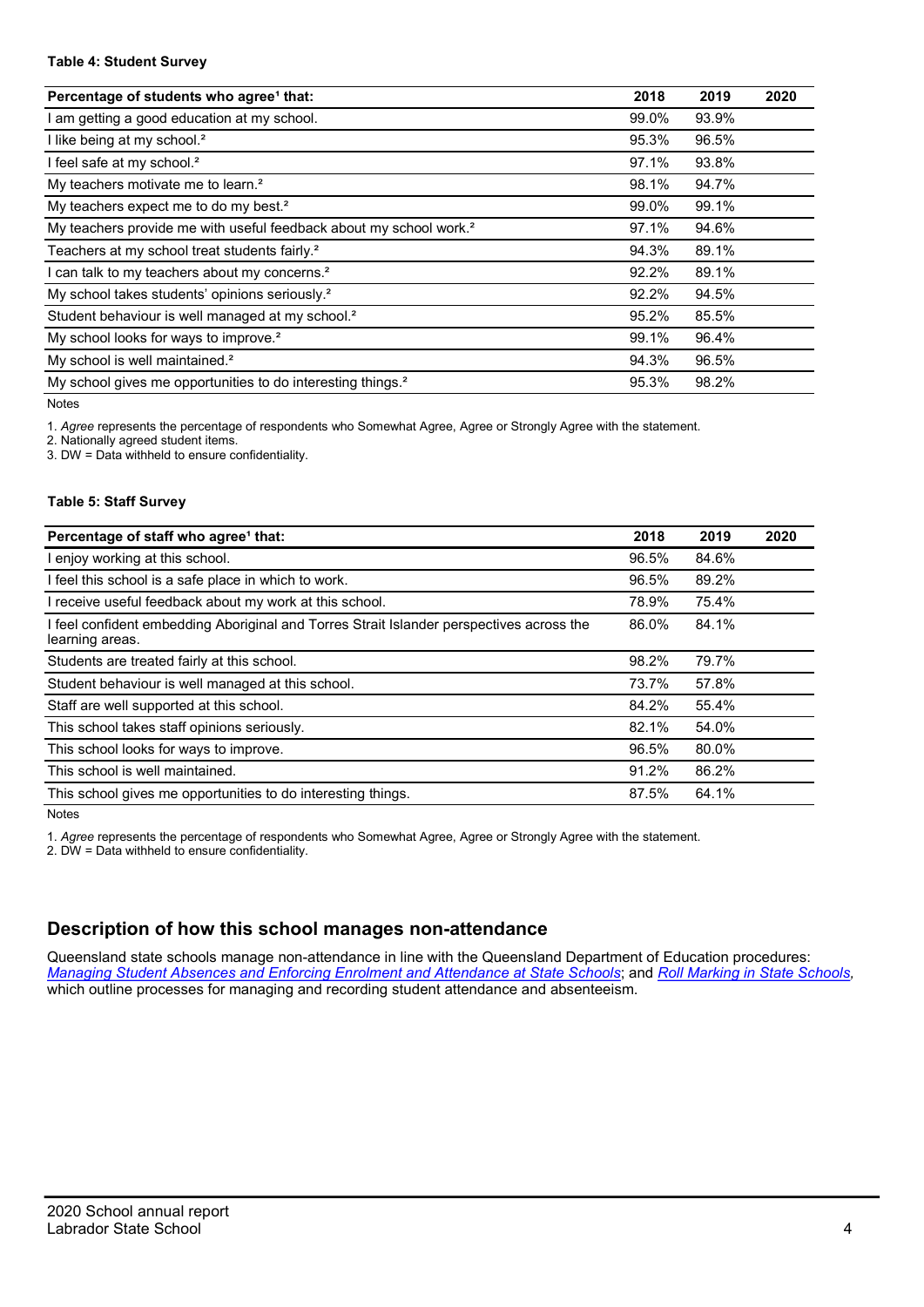## School disciplinary absences

#### Table 6: Count of school disciplinary absences at this school

| Type of school disciplinary absence | 2018 | 2019 | 2020 |
|-------------------------------------|------|------|------|
| <b>Short Suspension</b>             | 59   | 36   | 42   |
| Long Suspension                     | O    |      |      |
| Exclusion                           | 0    |      |      |
| Total                               | 59   | 37   | 42   |

Notes

1. School disciplinary absence (SDA) data is a total of short suspensions (1–10 days), long suspensions (11–20 days), exclusions and cancellations. 2. The number of SDAs is not the number of students who received an SDA as one student may be suspended several times in a school year. Each time a student is suspended it is recorded as an additional SDA. The data does not reflect the outcomes of appeal decisions.

3. 2020 data was impacted by the COVID-19 health emergency. There were significantly fewer SDAs during the home-based learning period (the first five weeks of Term 2) compared to previous years.

# School funding

## School income broken down by funding source

School income, reported by financial year accounting cycle using standardised national methodologies and broken down by funding source is available via the  $My$  School website.

#### How to access our income details

- 1. Click on the My School link http://www.myschool.edu.au/.
- 2. Enter the school name or suburb of the school you wish to search.

| Search by school name or suburb | <b>School sector</b> | <b>School type</b><br>$\overline{\phantom{a}}$ | <b>State</b> | ∽ |
|---------------------------------|----------------------|------------------------------------------------|--------------|---|
|                                 |                      |                                                |              |   |

3. Click on View School Profile to access the school's profile.



4. Click on Finances and select the appropriate year to view school financial information.

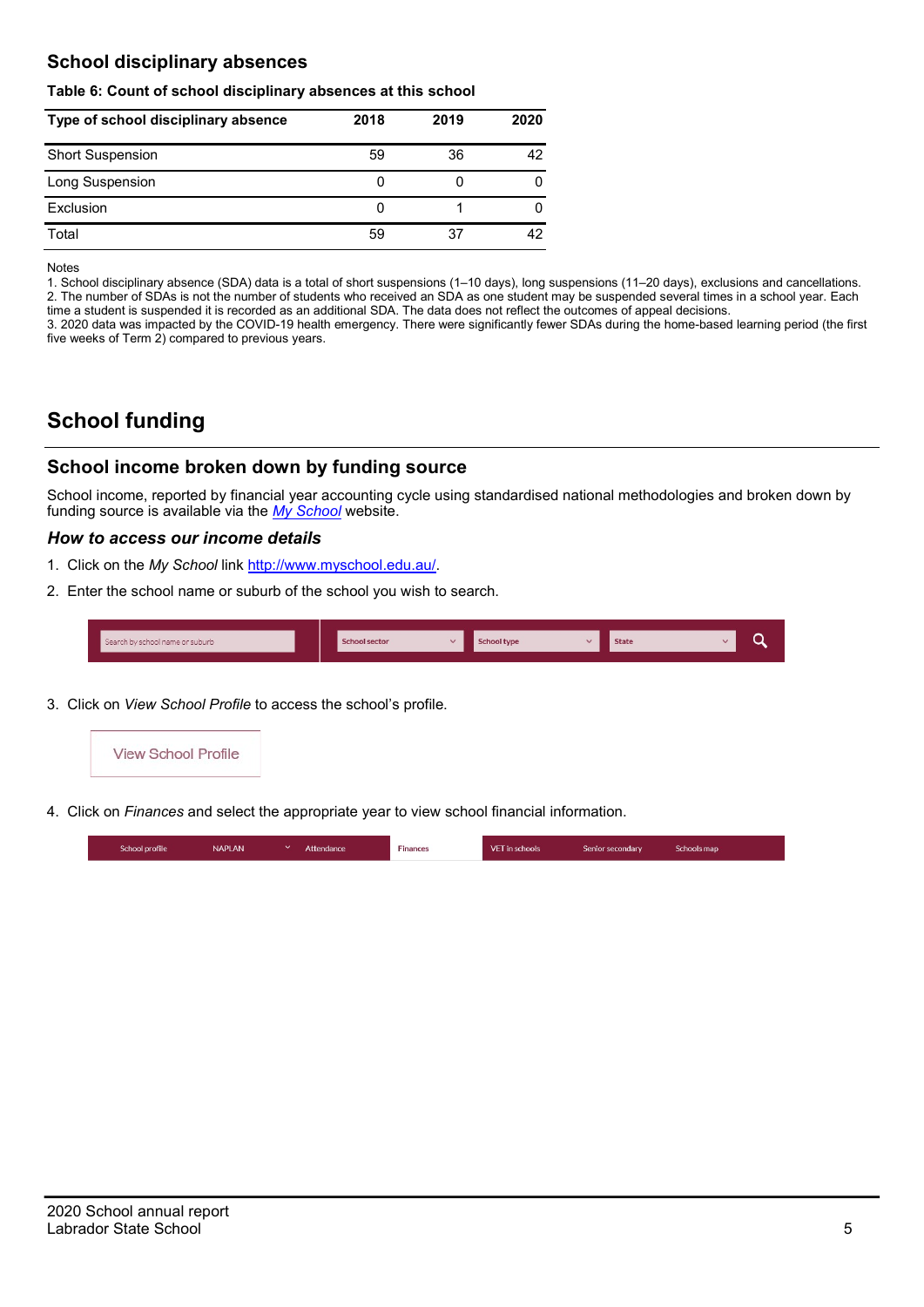# Teacher standards and qualifications

The Teacher registration eligibility requirements: Policy (p.1) states:

To be eligible for registration, a person must satisfy the Queensland College of Teachers (QCT) that they meet requirements regarding qualification and experience, or have otherwise met the requirements of the Australian Professional Standards for Teachers (APST). A person must also satisfy the QCT that they are suitable to teach and meet English language proficiency requirements. All these requirements are specified in the Act and the Education (Queensland College of Teachers) Regulation 2005 (the Regulation).

The qualifications required for teacher registration are successful completion of either -

- (a) a four-year initial teacher education program including teacher education studies of at least one year (e.g. a Bachelor of Education, or a double Bachelor degree in Science and Teaching) or
- (b) a one-year graduate initial teacher education program following a degree (e.g. a one-year Graduate Diploma of Education (Secondary) after a three-year Bachelor degree) or
- (c) another course of teacher education that the QCT is reasonably satisfied is the equivalent of (a) or (b). These are considered on a case-by-case basis.

For more information, please refer to the following link:

• https://www.qct.edu.au/registration/qualifications

# Workforce composition

## Staff composition, including Indigenous staff

#### Table 7: Workforce composition for this school

|                    | <b>Teaching staff</b> |      |      | Non-teaching staff |      |      | Indigenous staff |      |      |
|--------------------|-----------------------|------|------|--------------------|------|------|------------------|------|------|
| <b>Description</b> | 2018                  | 2019 | 2020 | 2018               | 2019 | 2020 | 2018             | 2019 | 2020 |
| Headcount          | 74                    |      | 66   | 33                 | 30   | 27   | <5               | <5   |      |
| <b>FTF</b>         | 65                    | 62   | 58   | 24                 | 22   | 20   | <5               | ה>   | <5   |

Notes

1. Teaching staff includes school leaders.<br>2. Indigenous refers to Aboriginal and Tor 2. Indigenous refers to Aboriginal and Torres Strait Islander people of Australia.<br>3. FTE = full-time equivalent

 $FTE = full-time equivalent$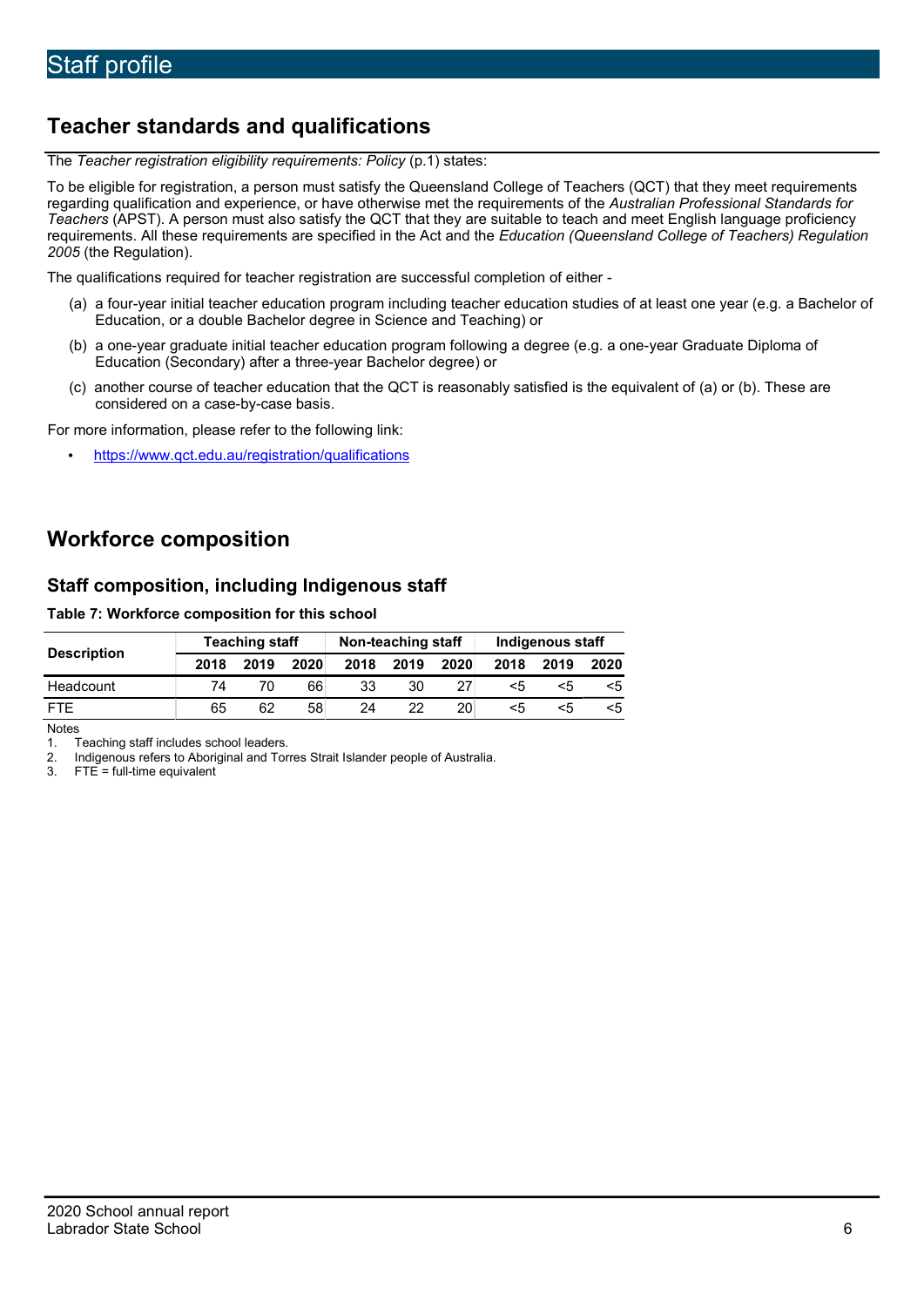# Key student outcomes

## Student attendance

Tables 8–9 show attendance rates at this school as percentages. In 2020, the COVID-19 health emergency affected student attendance in Queensland Government schools. Comparisons between 2020 and previous years' attendance data should not be made.

#### Table 8: Overall student attendance at this school

| <b>Description</b>                                  | 2018 | 2019 | 2020   |
|-----------------------------------------------------|------|------|--------|
| Overall attendance rate for students at this school | 93%  | 91%  | $90\%$ |

Notes

1. The student attendance rate is based on Semester 1 each year and is generated by dividing the total of full-days and part-days that students

attended, and comparing this to the total of all possible days for students to attend, expressed as a percentage.

2. Full-time students only.

#### Table 9: Student attendance rates for each year level at this school

| <b>Year Level</b> | 2018 | 2019 | 2020 |
|-------------------|------|------|------|
| Prep Year         | 91%  | 92%  | 91%  |
| Year 1            | 91%  | 91%  | 91%  |
| Year 2            | 92%  | 89%  | 90%  |
| Year 3            | 93%  | 91%  | 89%  |
| Year 4            | 93%  | 92%  | 92%  |
| Year 5            | 94%  | 91%  | 90%  |
| Year 6            | 94%  | 92%  | 89%  |

Notes

1. The student attendance rate is based on Semester 1 each year and is generated by dividing the total of full-days and part-days that students attended, and comparing this to the total of all possible days for students to attend, expressed as a percentage.

2. Full-time students only.

3. DW = Data withheld to ensure confidentiality